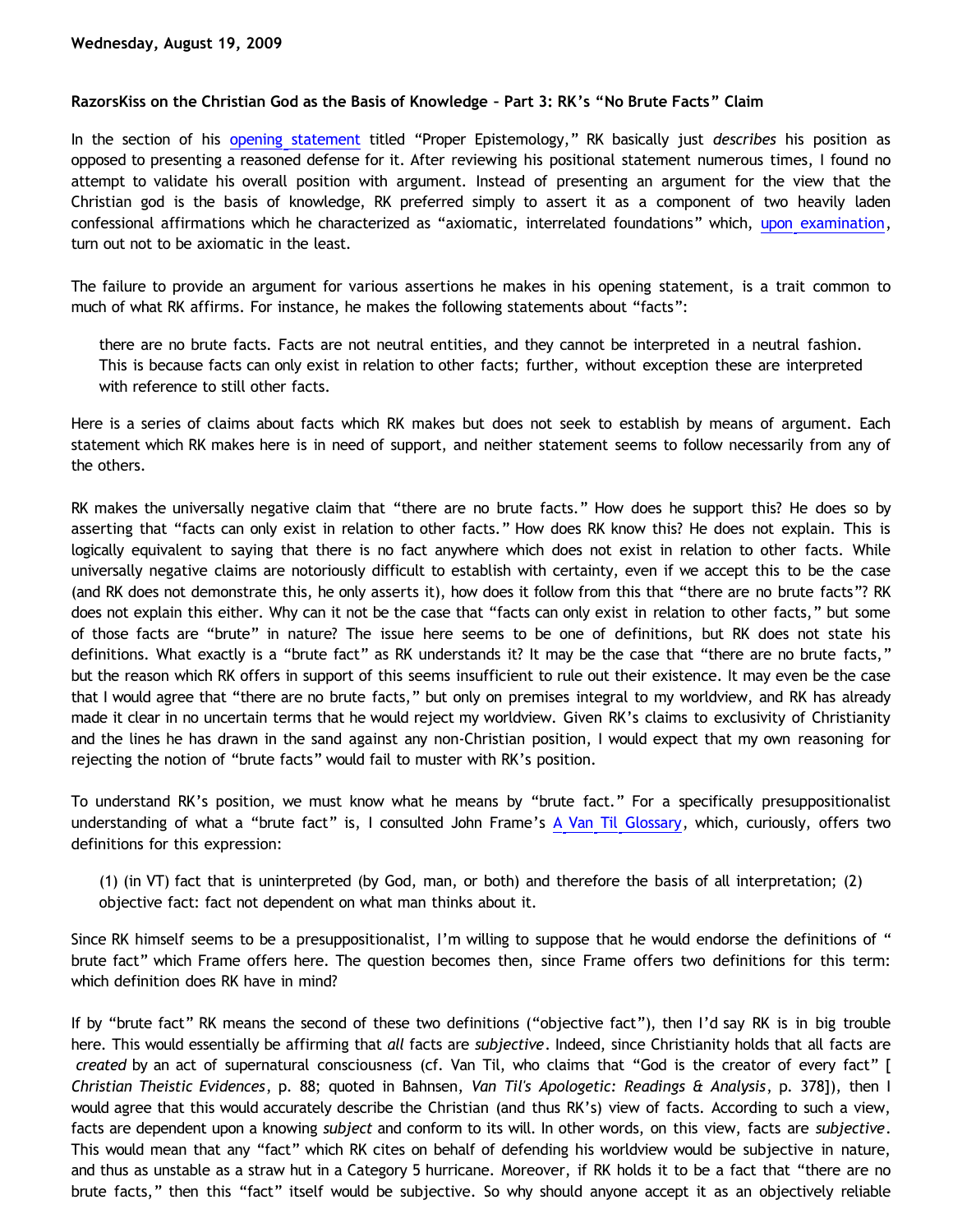statement about reality? Blank out.

On the other hand, if by "brute fact" RK means the first of these definitions (i.e., "uninterpreted" fact which serves as "the basis of all interpretation"), then we need to understand what is meant by the term "interpretation," since it is used here in a rather idiosyncratic manner (e.g., we interpret statements, symbols, language, bodily gestures, etc. rather than facts per se). Here John Frame has something noteworthy to add:

To my knowledge, Van Til never defines "interpretation," but I gather he uses the term fairly broadly to describe all of a person's activity in his attempts to understand the world. (*Cornelius Van Til: An Analysis of His Thought*, p. 193)

Van Til used the term "interpretation" with very high frequency in his writings. It seems inexplicable if what Frame says here is true, that "Van Til never defines 'interpretation'," given not only his frequent use of the term, but also given Van Til's own rhetorical question:

Is not the important thing that Christian meanings be contrasted with non-Christian meanings? (*The Defense of the Faith*, p. 23n.1)

At any rate, if "interpretation" denotes "all of a person's activity in his attempts to understand the world," and "brute facts" are facts which are "uninterpreted," then "brute facts" would be facts which have not (yet) been processed by " all of a person's activity in his attempts to understand the world." Thus RK's denial of the existence of "brute facts" so conceived would also be problematic, for it essentially denies that facts could exist *independent* of "a person's activity in his attempts to understand the world." This assessment is consistent with Frame's first definition of "brute fact," which he attributes to Van Til, and which posits "brute fact" as "the basis of all interpretation." Thus RK's denial of the existence of "brute facts" again denies the objectivity of facts, and essentially rules out any *factual* " basis of all interpretation." If facts are not the basis of one's interpretation, what is? Feelings? Wishes? Likes or dislikes?

The problem is even deeper for RK, for not only does he fail to follow through with anything approaching a solid defense of his claim that "there are no brute facts," this claim, on either definition of "brute fact," essentially amounts to claiming that there is no factual objectivity whatsoever. Either the claim "there are no brute facts" outright denies the existence of objective facts (Frame's definition (2)), or it denies the existence of facts which exist independent of cognitive activity (which is just another way of denying the existence of objective facts).

On the presuppositionalist view, facts are, in the final analysis, presumably "interpreted" for all eternity, not things which are *discovered* by consciousness. This basically entails the general view that any facts which *man* discovers, were already known ("interpreted") by a supernatural consciousness. So RK's "no brute facts" claim essentially follows from the claim that the Christian god is omniscient (i.e., the Christian god's omniscience *necessitates* the view that "there are no brute facts"), as opposed to a conclusion reached through an inductive investigation into the nature of facts themselves. So this is not a validation of the claim, but rather an indication of how it follows as a consequence of more fundamental religious commitments, in spite of the philosophical problems it generates for the Christian position. What is fundamental in such a case is a religious confession of faith rather than a *factual basis*, which is denied by the "no brute facts" claim itself.

It is not clear why RK felt the need to affirm such a self-discrediting position, for it is unclear how it ties to any positive argument he may be trying to make on behalf of the claim that "the Triune God of the Scriptures" is "the basis for knowledge." Then again, as indicated above, I did not find any positive argument on behalf of this claim, which he elected to defend by taking the affirmative in the debate.

RK did say that "knowledge is interrelated" and that "facts cannot be interpreted outside of your epistemology," but he nowhere explains why it must be the case that "there are no brute facts" for these points to be true. Certainly, *rational* knowledge is interrelated, since on the standard of rationality (where "rationality" is the commitment to reason as one's only means of knowledge and only guide to action), new knowledge must be integrated without contradiction into the total sum of one's knowledge. Also, one needs an epistemology (namely *reason*, as opposed to faith in revelations from invisible magic beings) according to which he can perform such an activity. But this does not in any way require that facts be subjective in nature, as RK's denial of the existence of "brute facts" seems to entail. Facts can certainly be objective (i.e., have the identity they have independent of the cognitive activity of a knowing subject), and still be identified and integrated by a rational process into the sum of one's knowledge without